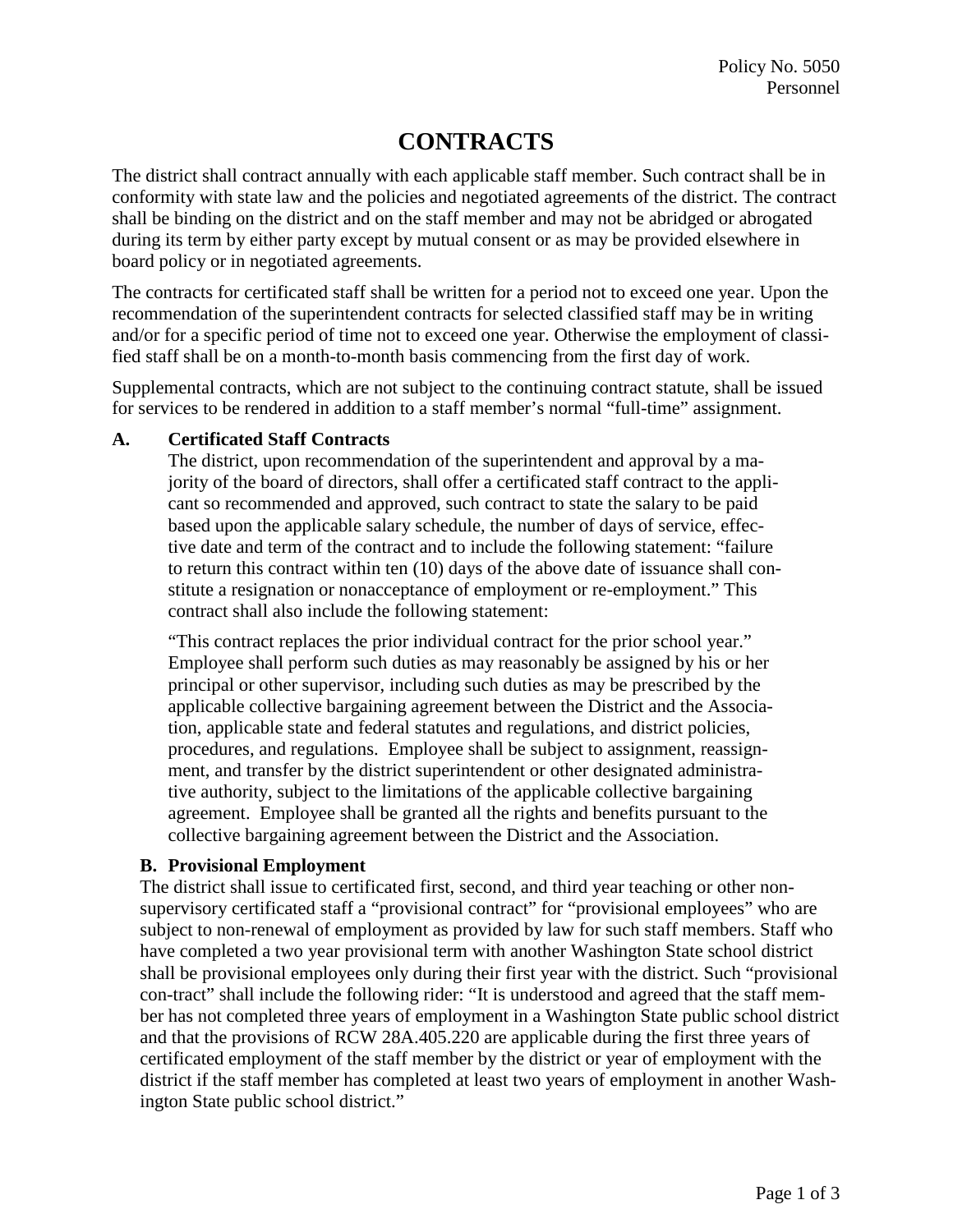The superintendent may remove an employee from provisional status if the employee receives one of the top two evaluation rating during the second year of employment in the district. (Optional—use if district has a four-tier evaluation system.)

## **C. Retire-Rehires and Persons Replacing Certificated Staff on Leave**

The district shall issue one-year, non-continuing contracts to persons who have retired from a certificated position in the state of Washington and are returning to employment under the "retire-rehire" provisions of state law. The district shall issue "replacement employee" contracts upon the recommendation of the superintendent and action of the board, to certificated staff who replace certificated staff who have been granted leaves. Such contracts shall be for the duration of the leave only and are not subject to the terms of the Continuing Contract Law. Such contracts shall clearly state the terms and conditions of the contract. These contracts shall include the following rider:

"This contract, as provided by RCW 28A.405.900, is for the replacement of a regular certificated employee who has been granted a leave of absence, or retirees hired for post-retirement employment. It is exempt from the continuing contract law, RCW 28A.405.210. This contract shall expire automatically at the end of the contract term set forth herein."

## **D. Adjustments**

The district shall provide for the review and adjustment of certificated staff contracts on the basis of information filed with the personnel office on or before November 1. The staff member shall provide the personnel office, according to schedule, with the required information, including official college or university transcripts, official records of degrees completed, official records of approval and completion of authorized work for equivalent credits and all other pertinent data for contract adjustment purposes.

#### **E. Supplemental Employment Agreements**

The district shall issue separate supplemental employment agreements to certificated staff for service to be rendered in excess of a normal "full-time" assignment or for service to be rendered beyond the scheduled staff day or for service to be performed beyond the scheduled staff year. Supplemental contracts will also be issued for co-curricular activities and special responsibility assignments. Separate agreements shall not exceed one year, and if not renewed, shall not constitute an adverse change in contract status. Salary for services performed under supplemental employment agreements shall be paid according to the current salary schedule for supervision of co-curricular activities or, in the case of extended time assignments, according to the applicable provisions for payment for the services rendered.

#### **F. Consultants**

Staff consultant services may be obtained when unique knowledge or technical skills are needed. A description of desired services and an estimate of time and costs shall be submitted to the superintendent or designee for action. Compensation shall be determined by the superintendent or designee, but normally may not exceed that paid to a regular staff member with comparable duties. The honorarium paid to a consultant shall be determined by the superintendent or designee, taking into account cost incurred and benefits derived there from. Compensation classification of a consultant on a personal services contract or payroll shall be determined in compliance with the guidelines of the Internal Revenue Service.